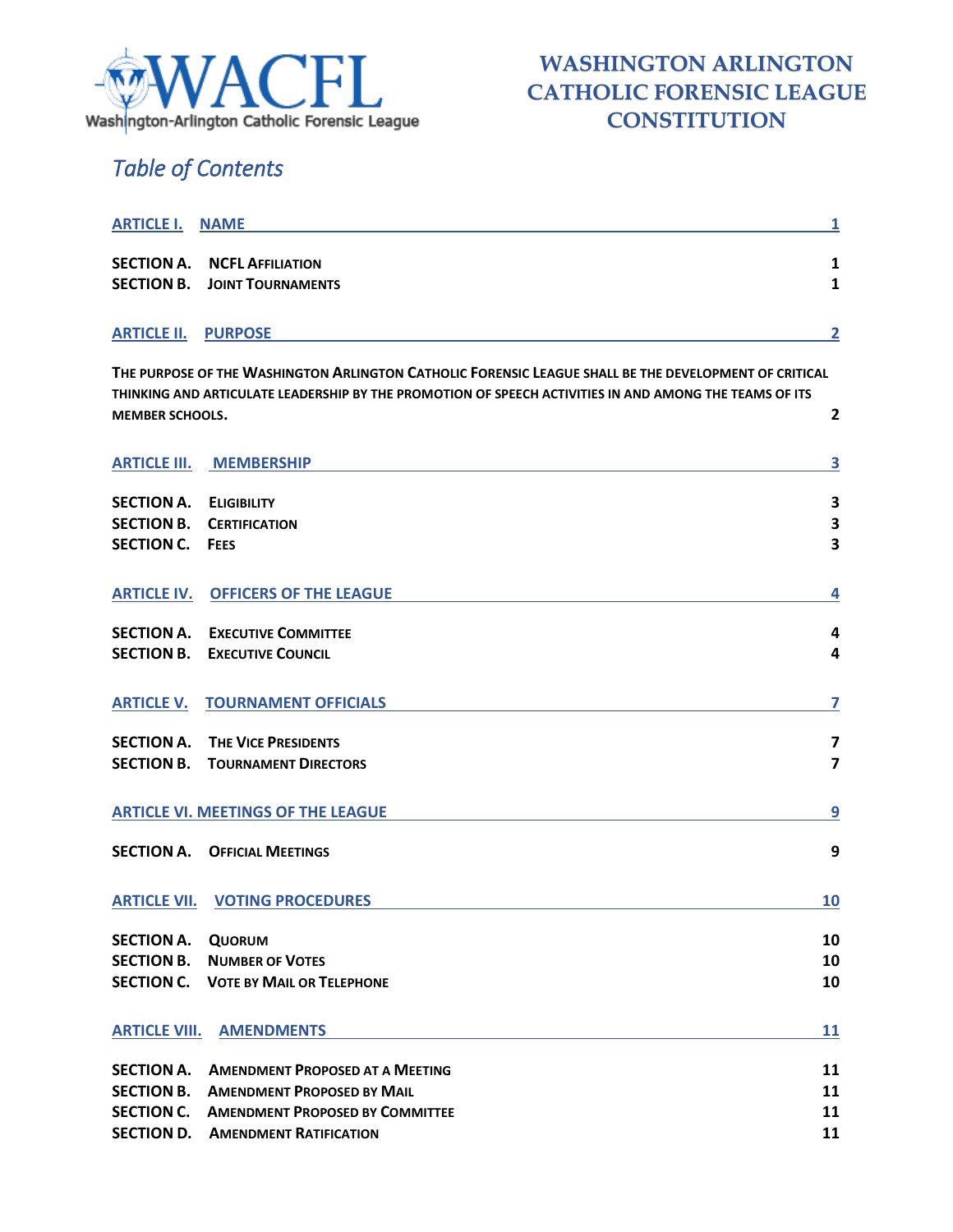### <span id="page-1-0"></span>**ARTICLE I. NAME**

The name of this association shall be the Washington Arlington Catholic Forensic League (WACFL).

### <span id="page-1-1"></span>**SECTION A. NCFL Affiliation**

This association shall be technically comprised of two memberships only for the purpose of affiliation with the National Catholic Forensic League (NCFL).

- 1. One membership shall include schools located within the Archdiocese of Washington.
- 2. One membership shall include schools located within the Diocese of Arlington.

#### <span id="page-1-2"></span>**SECTION B. Joint Tournaments**

Neither Diocesan membership may hold independent WACFL tournaments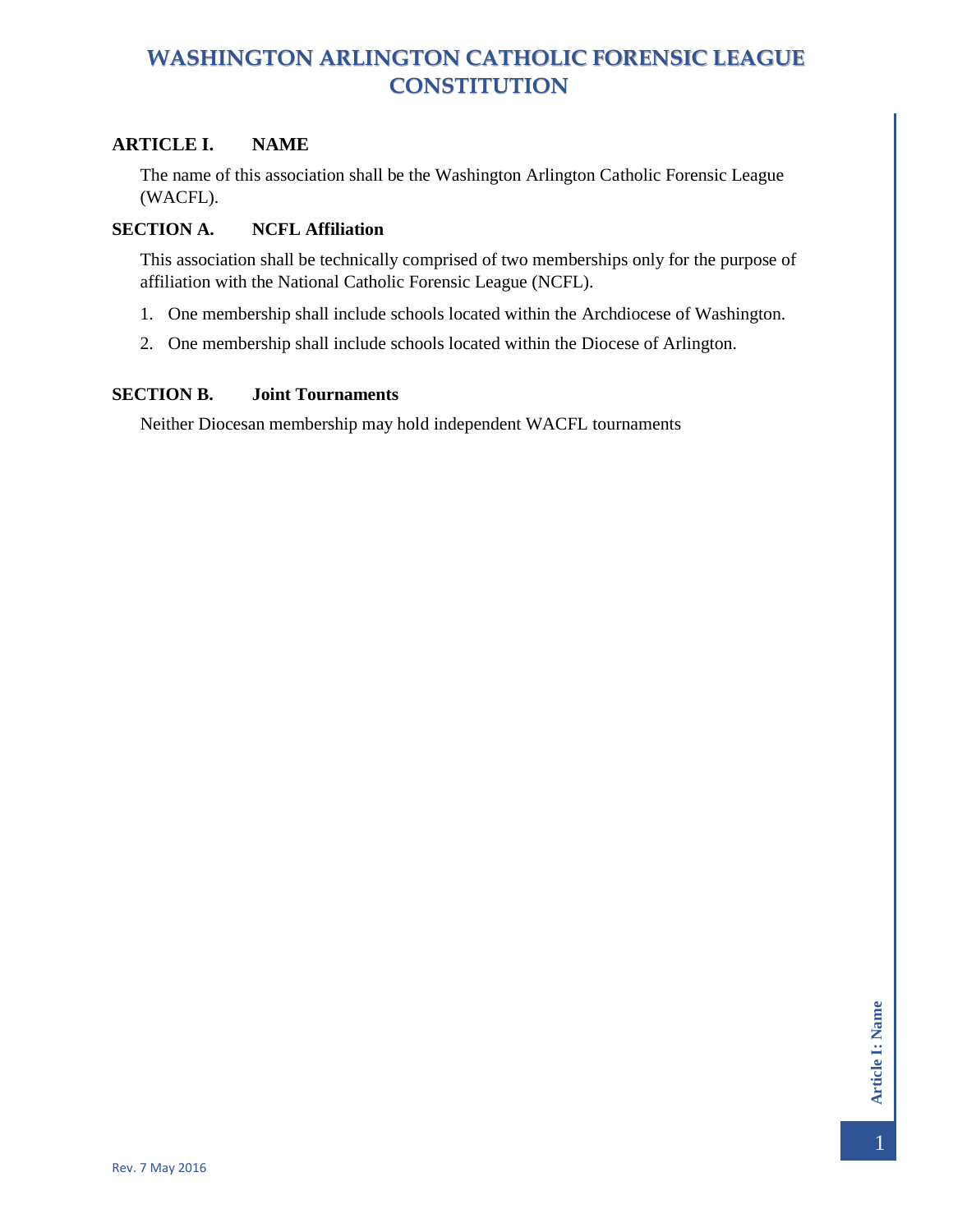### <span id="page-2-1"></span><span id="page-2-0"></span>**ARTICLE II. PURPOSE**

The purpose of the Washington Arlington Catholic Forensic League shall be the development of critical thinking and articulate leadership by the promotion of speech activities in and among the teams of its member schools.

The WACFL is organized as an association exclusively for charitable and educational purposes under Section  $501(c)(3)$  of the Internal Revenue Code, or corresponding section of any future federal code. Upon dissolution of the WACFL, any assets shall be distributed for one or more exempt purposes within the meaning of Section  $501(c)(3)$  of the Internal Revenue Code, or corresponding section of any future federal tax code, or shall be distributed to the federal, state, or local government, for a public purpose.

The WACFL as an association shall have the further right to do any other act or thing incidental to or connected with the foregoing purpose or in advancement thereof, except, however, the association (i) will distribute its income for each tax year at a time and in a manner as not to become subject to the tax on undistributed income imposed by section 4942 of the Code; (ii) will not engage in any act of self-dealing as defined in section 4941(d) of the Code; (iii) will not retain any excess business holdings as defined in section 4943(c) of the Code; (iv) will not make any investments in a manner as to subject it to tax under section 4944 of the Code; and (v) will not make any taxable expenditures as defined in section 4945(d) of the Code.

The WACFL has not been formed for pecuniary profit or financial gain, and no part of the net earnings, assets, income, or profit of the association shall be distributable to, or inure to the benefit of, any private person, except that the association shall be authorized and empowered to pay reasonable compensation for services rendered and to make payments and distributions in furtherance of the purposes set forth in this article. No substantial part of the activities of the association shall be the carrying on of propaganda, or otherwise attempting, to influence legislation, and the association shall not participate in, or intervene in (including the publishing or distribution of statements) any political campaign on behalf of, or in opposition to, any candidate for public office. Notwithstanding any other provision of this Constitution, the association shall not carry on any other activities not permitted to be carried on (a) by an association exempt from Federal Income Taxation under §  $501(c)(3)$  of the Code, or (b) by an association, contributions to which are deductible under  $\S 170(c)(2)$  of the Code.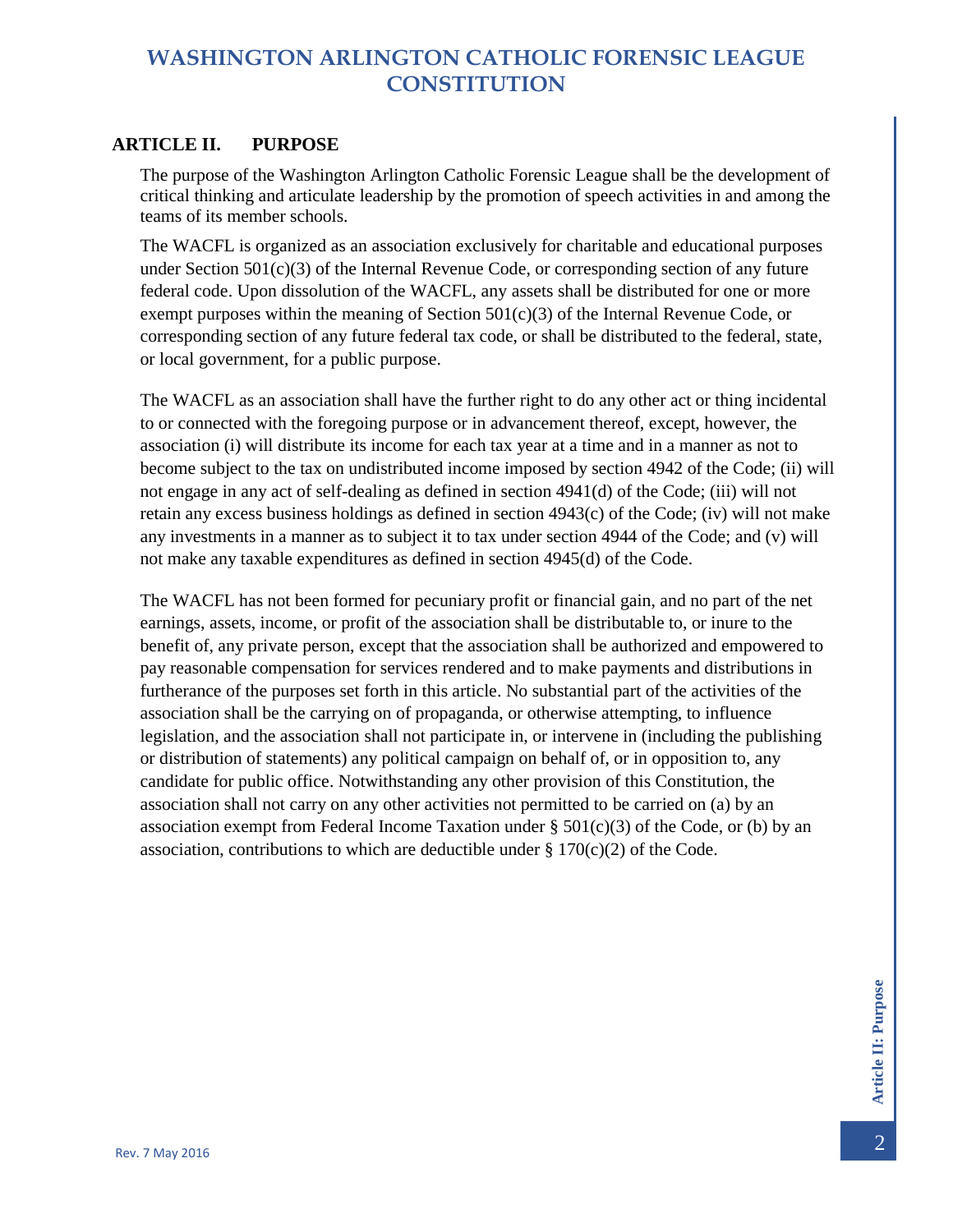## <span id="page-3-0"></span>**ARTICLE III. MEMBERSHIP**

### <span id="page-3-1"></span>**SECTION A. Eligibility**

Any existing secondary school in the Washington metropolitan area shall be eligible for membership in the WACFL.

### <span id="page-3-2"></span>**SECTION B. Certification**

Application for membership shall be made to the Secretary of this association. Full rights of membership, including the right to vote at meetings, the right to participate in League competition, and the right to be enrolled as a member school of the NCFL, shall be granted only upon receipt of the full payment of dues as established by the Executive Committee. For the purposes of organization, the right to vote at the Fall meeting of the Executive Committee will be granted to all schools in good standing during the previous school year.

### <span id="page-3-3"></span>**SECTION C. Fees**

The Executive Committee shall establish dues and fees for the member schools.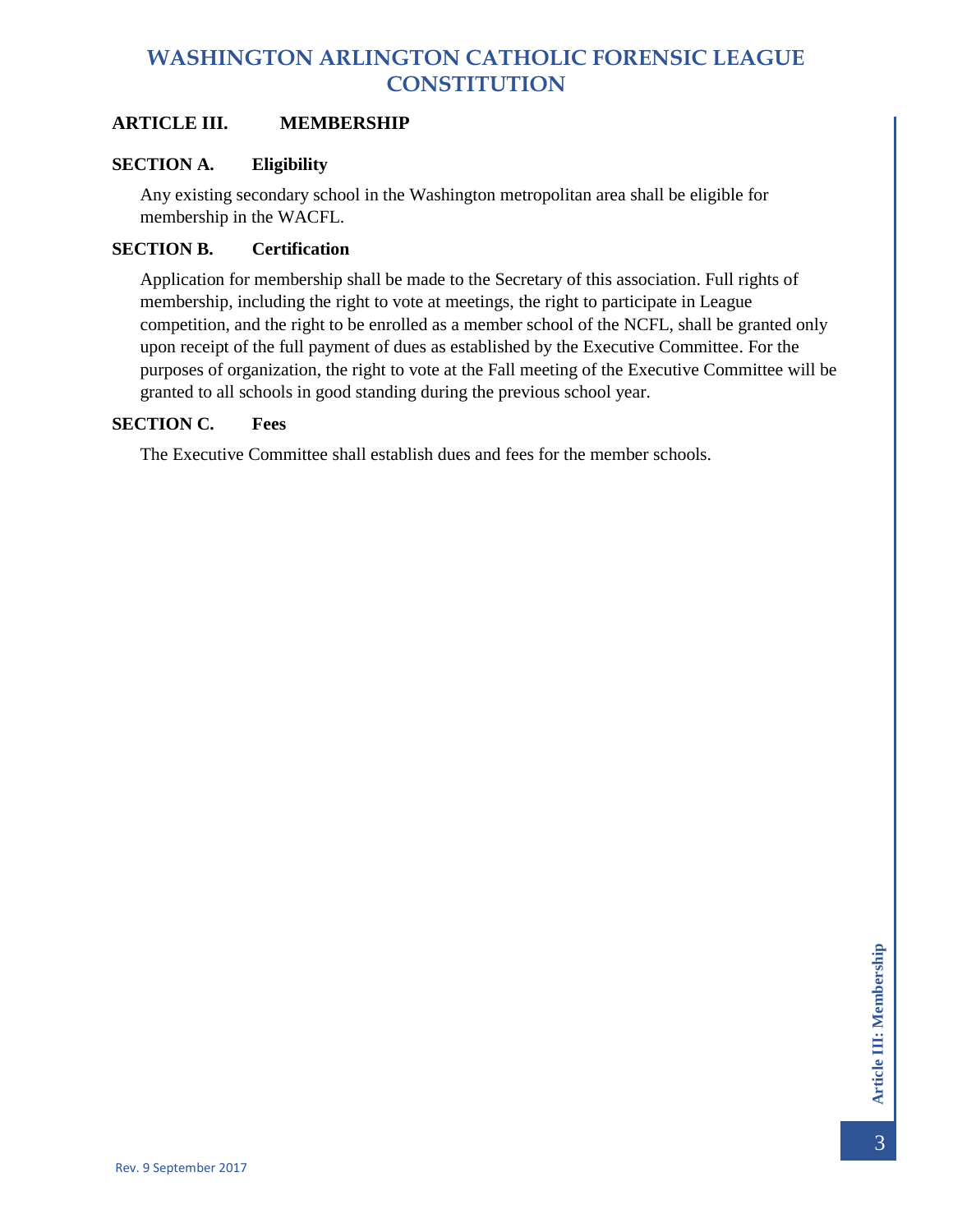## <span id="page-4-0"></span>**ARTICLE IV. OFFICERS OF THE LEAGUE**

### <span id="page-4-1"></span>**SECTION A. Executive Committee**

The Executive Committee shall consist of the coaches or the adult representatives of the schools holding membership in the League. It shall determine League policy in all matters not covered by the Constitution or its By-Laws. It shall approve all expenditures not incurred in the ordinary administration of local tournaments.

### <span id="page-4-2"></span>**SECTION B. Executive Council**

The Executive Council shall consist of the League officers. The officers of the League shall be a President, a Vice President for Policy Debate, a Vice President for Speech, a Vice President for Lincoln-Douglas Debate, a Vice President for Student Congress, a Vice President for Public Forum Debate, a Secretary-Treasurer, a Tournament Director for Policy Debate, a Tournament Director for Speech, a Tournament Director for Lincoln-Douglas Debate, a Tournament Director for Student Congress, a Tournament Director for Public Forum Debate, and a Director of Publicity.

- 1. Election of officers.
	- a. All officers shall be elected by the Executive Committee.
	- b. All members of the Executive Committee shall be eligible for nomination.
	- c. Nomination and election of officers listed in IV.B.2.a. shall take place at the May Meeting of the appropriate school year.
	- d. Nomination and election of officers listed in IV.B.2.b. shall take place at the first meeting of the appropriate school year.
	- e. All elections shall be the first item on the agenda, following the roll call, the reading of the minutes, and the treasurer's report.
- 2. Term of Office
	- a. The term of office for the President, the Vice President for Policy Debate, the Vice President for Speech, the Vice President for Lincoln-Douglas Debate, the Vice President for Student Congress, the Vice President for Public Forum Debate, the Secretary-Treasurer, and the Director of Publicity shall be for two years, eligible for re-election.
	- b. The term of office for the Tournament Director for Policy Debate, the Tournament Director for Speech, the Tournament Director for Lincoln-Douglas Debate, the Tournament Director for Public Forum Debate, and the Tournament Director for Student Congress shall be for one year, eligible for reelection.
	- c. Should a resignation occur, a special election at the next regularly scheduled Executive Committee meeting shall be held to fill the vacancy. In the interim, the Presiding Officer of the WACFL shall appoint the official.
- 3. Duties of the Officers
	- a. President
		- (1) The President shall be responsible for the enforcement of all provisions of the Constitution and its By-Laws and all regulations enacted under its authority.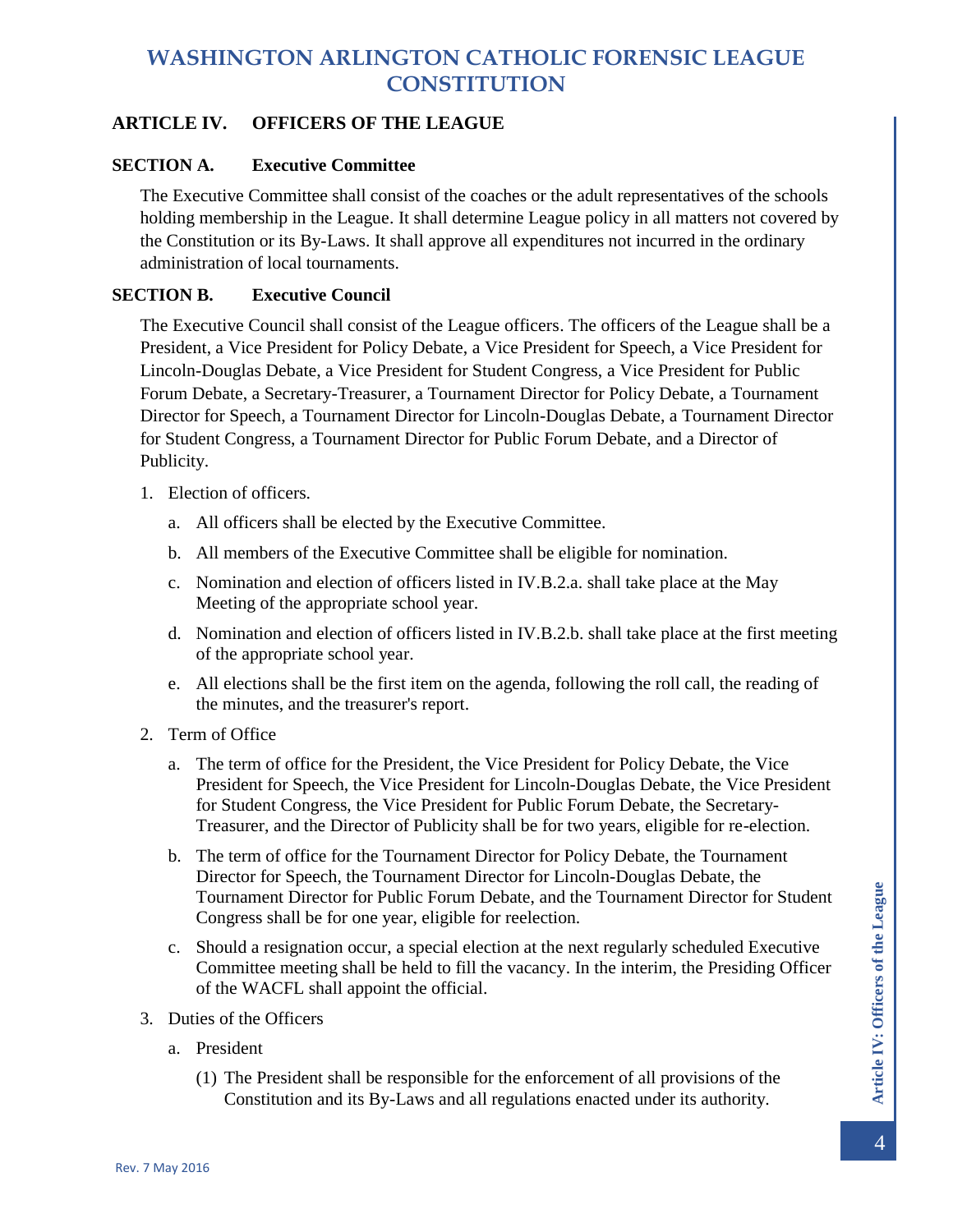- (2) He shall have the authority over all tournament matters not related to policy debate alone, to speech alone, to Lincoln-Douglas debate alone, to Public Forum debate alone, or to student congress alone. (see V.A.)
- (3) He shall be responsible, at his discretion, for the appointment of members of the Executive Committee to various duties.
- (4) He may call special meetings of the Executive Committee, the Executive Council, or other committees of the League when he deems it necessary.
- b. The Vice Presidents
	- (1) The Vice President for Policy Debate shall act as President in the absence of the President or for an unexpired term, if that office becomes vacant.
	- (2) In the absence of the President and the Vice President for Policy Debate, the Vice President for Speech shall act as President.
	- (3) In the absence of the President and the Vice President for Policy Debate, and the Vice President for Speech, the Vice President for Lincoln-Douglas Debate shall act as President.
	- (4) In the absence of the President and the Vice President for Policy Debate, and the Vice President for Speech, and the Vice President for Lincoln-Douglas Debate, the Vice President for Student Congress shall act as President.
	- (5) In the absence of the President and the Vice President for Policy Debate, and the Vice President for Speech, and the Vice President of Lincoln-Douglas Debate, and the Vice President for Student Congress, the Vice President for Public Forum Debate shall act as President.
- c. The Secretary-Treasurer
	- (1) The Secretary-Treasurer shall conduct correspondence of the League.
	- (2) He shall keep an accurate record of the proceedings of each League meeting and shall publish said minutes for distribution to the member schools.
	- (3) He shall compile the annual Directory of Member Schools and Coaches.
	- (4) He shall provide the membership with copies of the Constitution and its By-Laws.
	- (5) He shall keep a history of the League.
	- (6) He shall receive and pay all bills charged to the League.
	- (7) At each meeting of the Executive Committee, he shall render an accounting of the League's expenditures and receipts to date.
	- (8) At the end of each year, he shall publish an itemized annual statement of receipts and expenditures.
	- (9) He shall arrange for the purchase of awards required by the League.
	- (10) In the absence of the President and four Vice Presidents, he shall act as President
- d. Director of Publicity
	- (1) The Director of Publicity shall bring public focus upon the goals and activities of the League.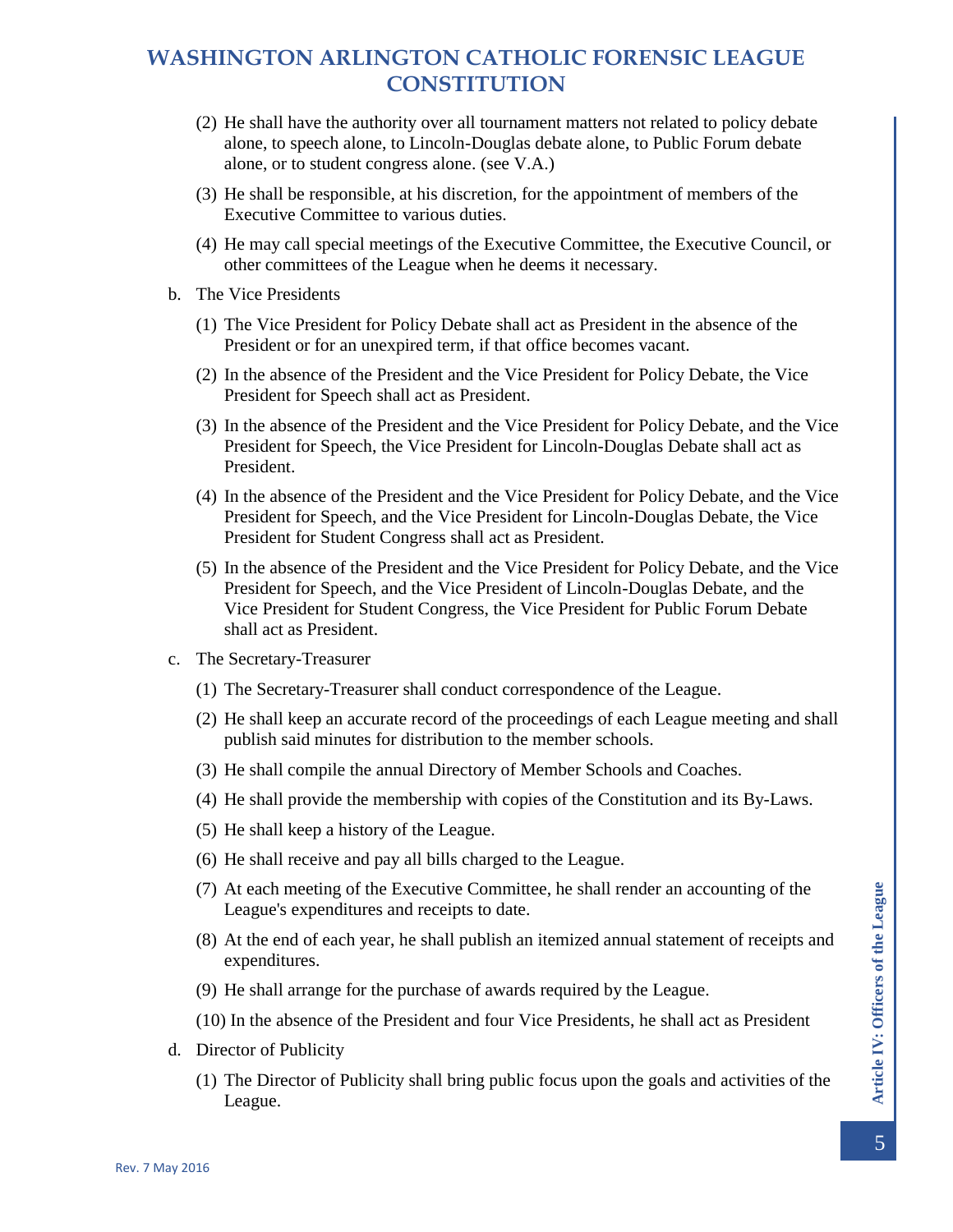- (2) He shall introduce the WACFL opportunities to prospective member schools.
- (3) He shall publish a monthly newsletter during the school year.
- e. Tournament Directors
	- (1) The Tournament Directors of their respective divisions will fulfill those duties as specified in (V.B.).
	- (2) They shall fulfill those responsibilities assigned to them by the Vice Presidents of the respective divisions.
- f. NCFL Representatives
	- (1) The President of the WACFL shall serve as the representative of his diocese to the NCFL.
	- (2) The diocese not represented by the President shall elect from the membership of that diocese the NCFL Representative. This representative shall be a member of the Executive Council.
- g. President Emeritus
	- (1) The President Emeritus position shall be held by Miss Eleanor Wright until her resignation from that position.
	- (2) The President Emeritus shall be a member of the Executive Council.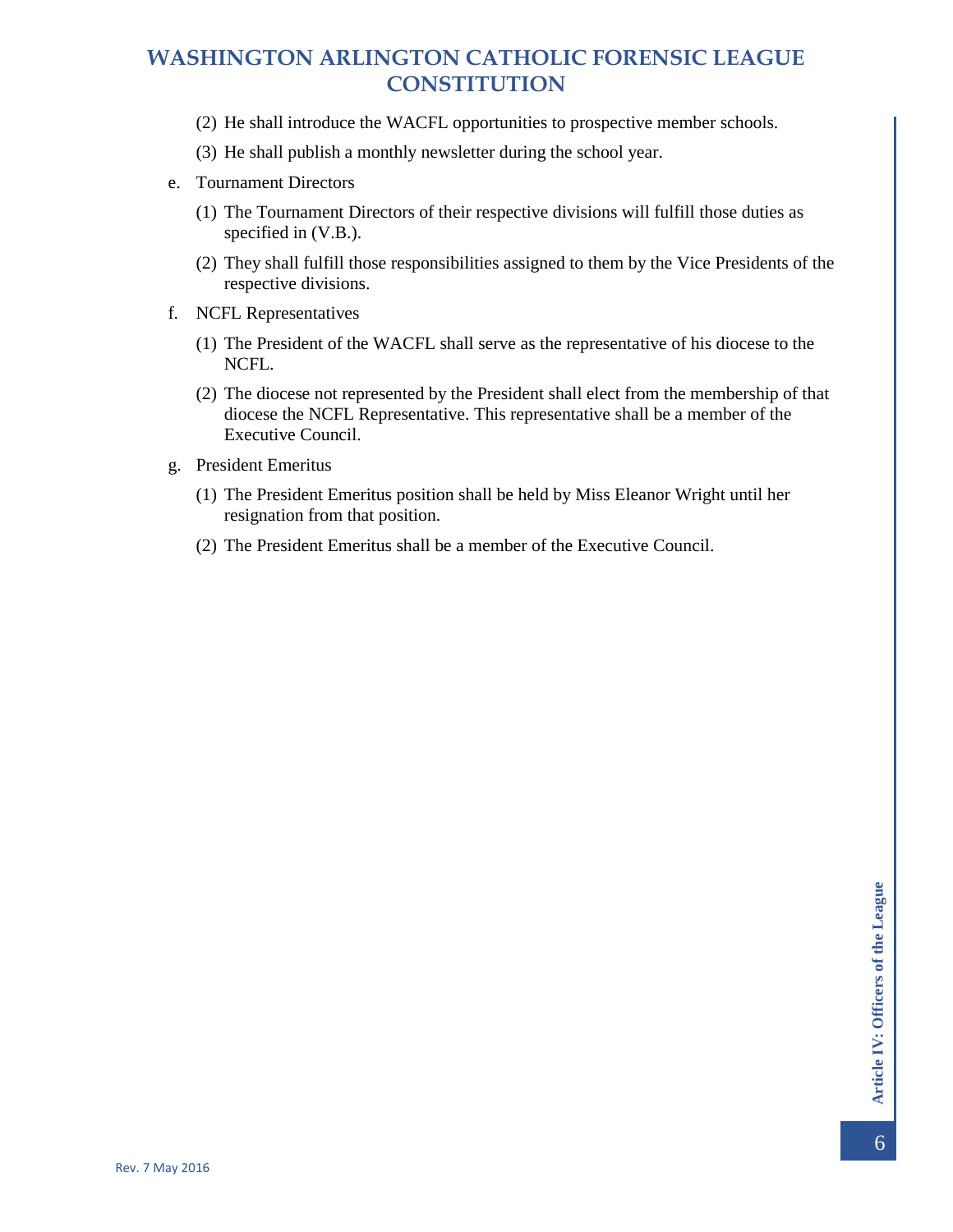## <span id="page-7-0"></span>**ARTICLE V. TOURNAMENT OFFICIALS**

### <span id="page-7-1"></span>**SECTION A. The Vice Presidents**

Each Vice President shall have complete charge, except as noted in IV.B.3.a.(2) of his respective division of all tournaments in accordance with the rules of such tournaments as specified in the Constitution and its By-Laws.

- 1. Each Vice President shall be empowered to establish and promulgate such regulations and procedures as he deems necessary to facilitate conformity with such rule and/or efficient conduct of his respective division.
- 2. Each Vice President shall adjudicate all disputes that may arise and make interpretations of the rules as may be necessary concerning the conduct of his respective division.
	- a. Protests may only be registered by a coach or his properly designated assistant.
- 3. With the approval of the President, each Vice President may delegate his authority to another member of the Executive Committee. The concurrence of the President is not obligatory when obtaining such approval would be difficult or impractical.
- 4. Each Vice President shall require participating schools to furnish competent judges to his respective division and shall establish and promulgate qualifications required to judge the categories within the division.
- 5. Each Vice President shall be responsible for the preparation of instructions for judges and the distribution of those instructions at each tournament.
- 6. Each Vice President may appoint one or more assistants to facilitate, under his supervision, the conduct of his respective division.
- 7. Each Vice President may disqualify a judge for cause in writing. In the event where a bona fide Policy Debate, Speech, Lincoln-Douglas Debate, Public Forum Debate, or Student Congress Coach is disqualified in that respective division, in addition to other appeals stipulated in the By-Laws, he shall have the additional right to appeal to the membership at the next regularly scheduled meeting of the Executive Committee. A disqualified non-coach may be reinstated at the discretion of the League Officers.
- 8. The Vice Presidents shall be responsible for the certification of those contestants who qualify to participate in the Metropolitan Championship Tournament.
- 9. The Vice President of Speech shall be responsible for the preparation of an adequate number of topics concerning current events, which shall be, as far as possible, of equal weight and significance for use in extemporaneous speaking.

### **SECTION B. Tournament Directors**

<span id="page-7-2"></span>**SECTION B.** Tournament Directors<br>
Each Tournament Directors<br>
Each Tournament Director shall fulfill the following duties for his respective division.<br>
1. He shall be responsible for the trabulation of all schematics.<br>
2. Each Tournament Director shall fulfill the following duties for his respective division.

- 1. He shall be responsible for the preparation of all schematics.
- 2. He shall be responsible for the tabulation of all results.
- 3. He shall be responsible for the compilation and publication of results.
- 4. He shall be responsible for the assignment of judges.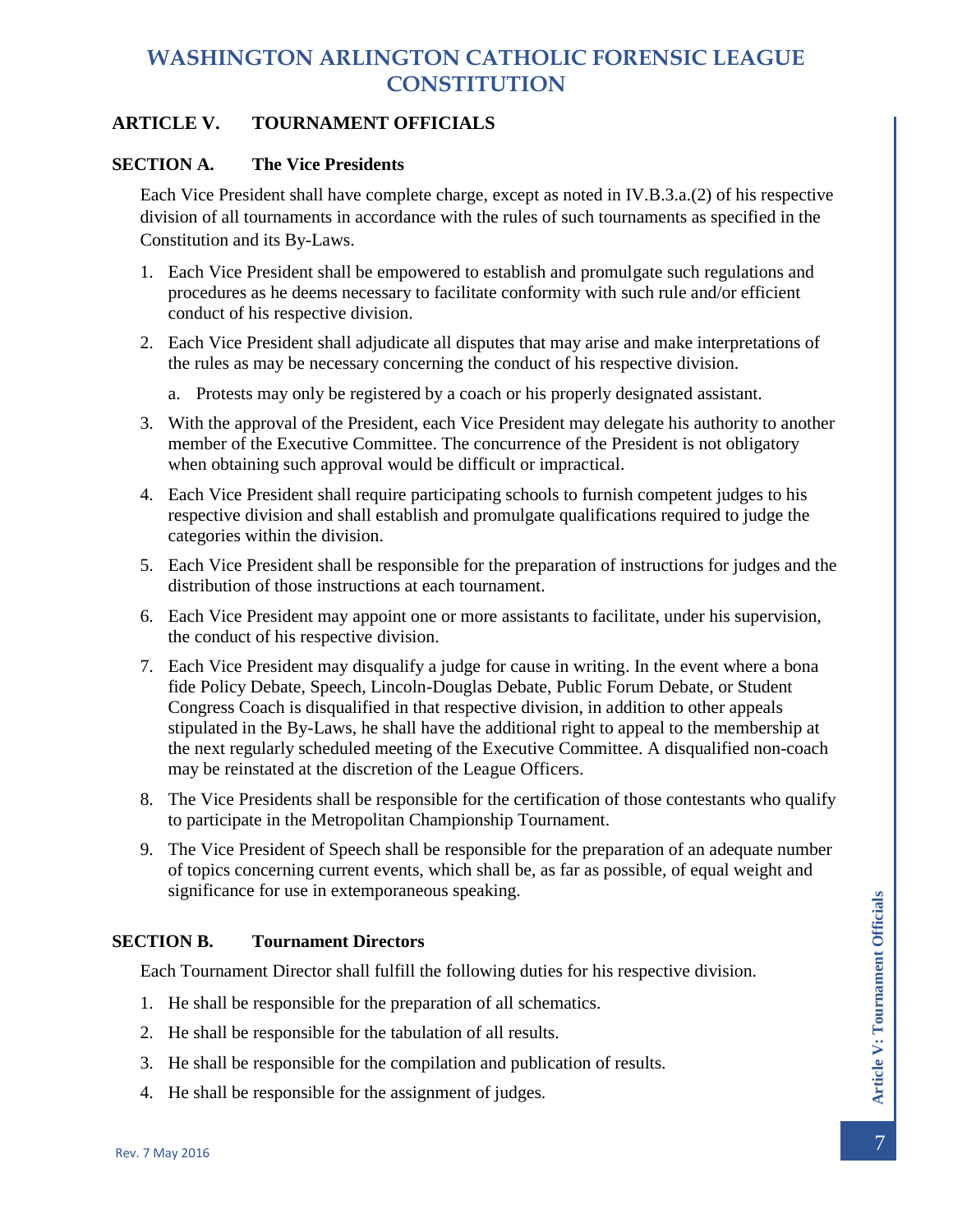5. He shall be empowered to establish and promulgate such regulations and procedures as are necessary or desirable for the execution of the above duties.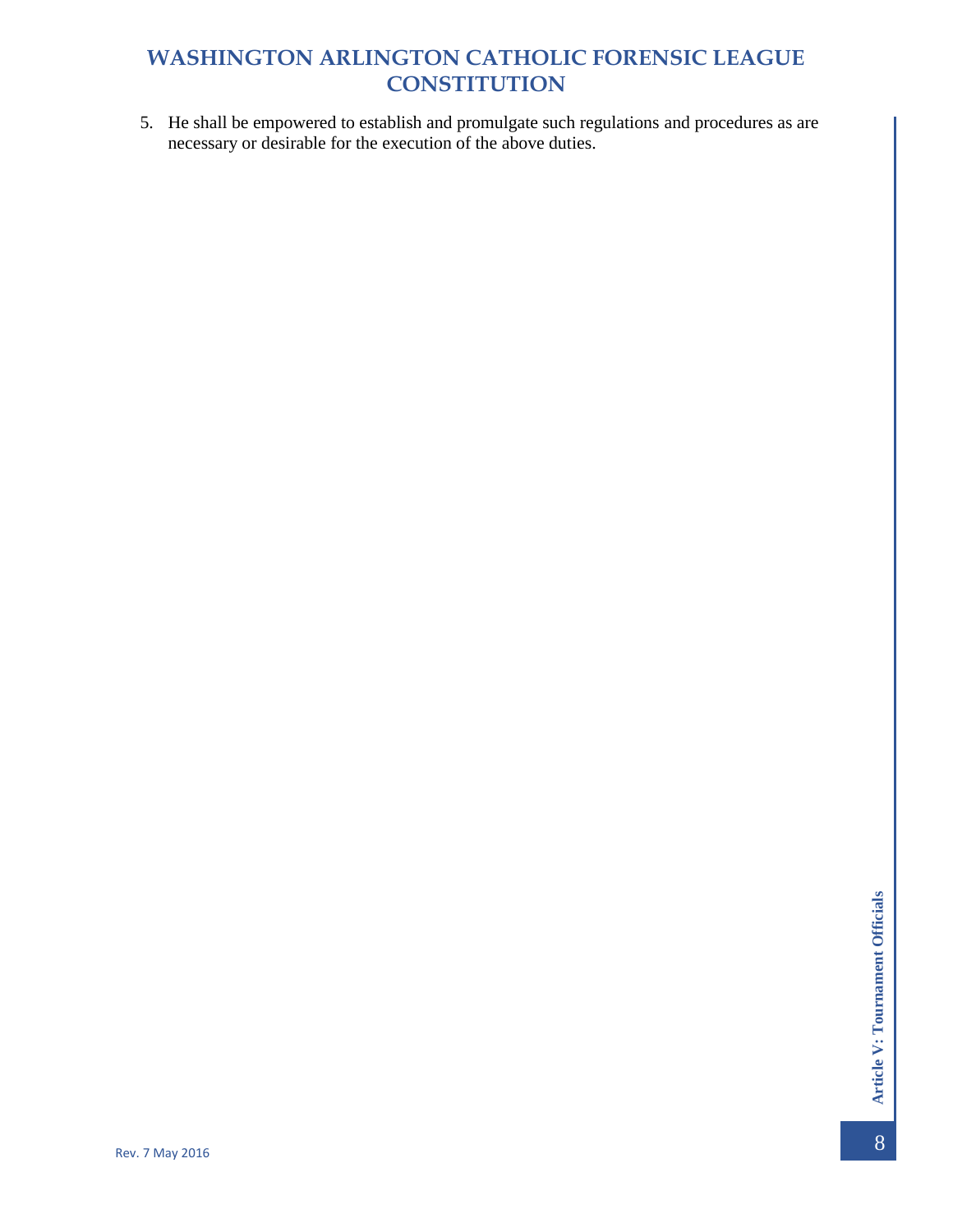## <span id="page-9-0"></span>**ARTICLE VI. MEETINGS OF THE LEAGUE**

### <span id="page-9-1"></span>**SECTION A. Official Meetings**

- 1. There shall be two regular meetings of the Executive Committee each year.
- 2. The President may call other meetings of the Executive Committee when deemed necessary.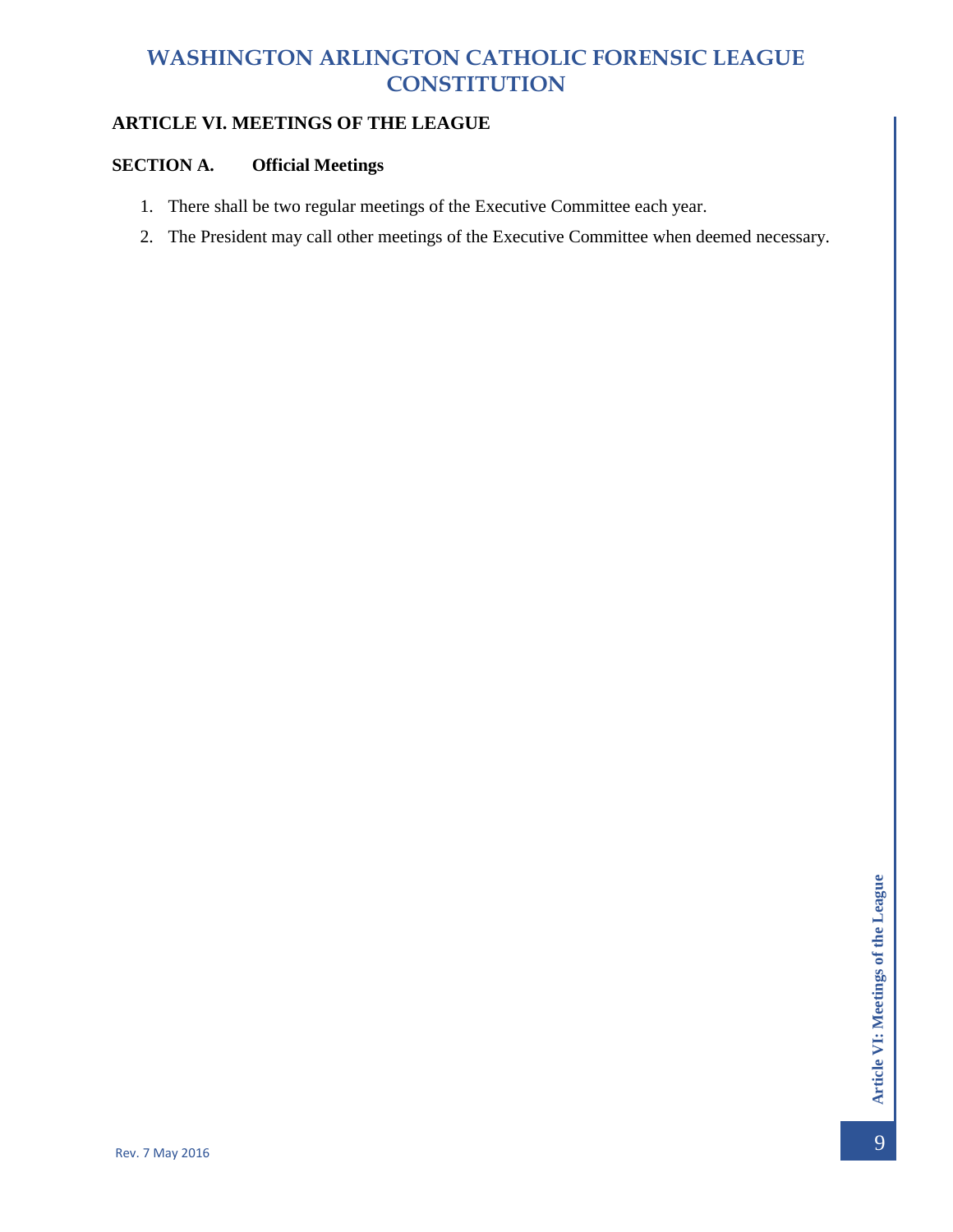## <span id="page-10-0"></span>**ARTICLE VII. VOTING PROCEDURES**

#### <span id="page-10-1"></span>**SECTION A. Quorum**

A quorum shall consist of the members present and voting. There shall be no voting by proxy.

#### <span id="page-10-2"></span>**SECTION B. Number of Votes**

- 1. In all matters concerning the League as a whole, each school shall have one vote.
- 2. Only schools participating in Policy Debate shall vote on matters concerning Policy Debate alone. Each school shall have one vote.
- 3. Only schools participating in Speech shall vote on matters concerning speech alone. Each school shall have one vote.
- 4. Only schools participating in Lincoln-Douglas Debate shall vote on matters concerning Lincoln-Douglas Debate alone. Each school shall have one vote.
- 5. Only schools participating in student congress shall vote on matters concerning Student Congress alone. Each school shall have one vote.

### <span id="page-10-3"></span>**SECTION C. Vote by Mail or Telephone**

- 1. The President may call for a vote by mail or telephone when he deems it necessary.
- 2. A quorum in such cases shall consist of the votes received by the deadline set by the President.